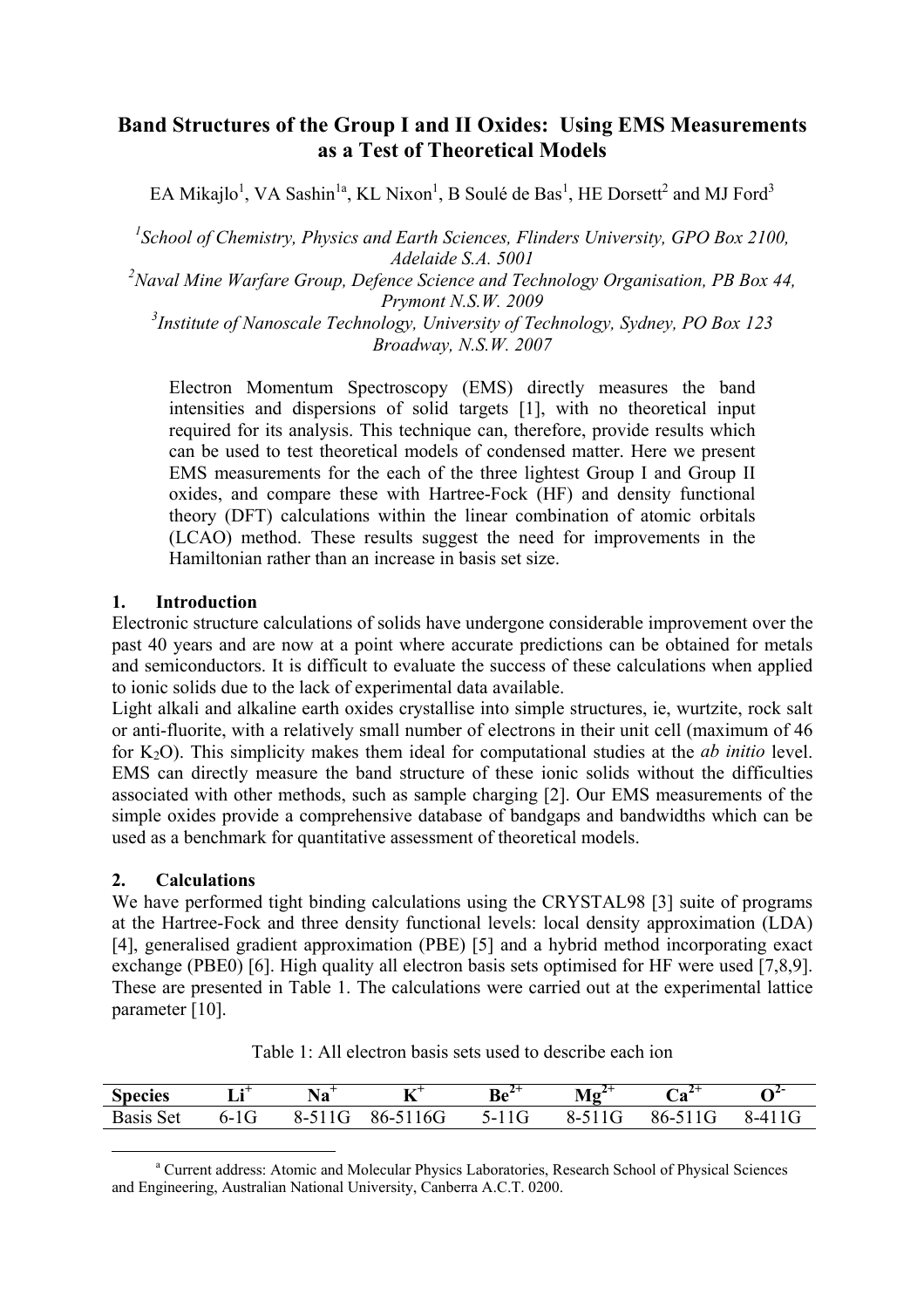### **3. Results**

EMS measures the probability distribution of the target electrons as a function of both energy and momentum. In other words, it measures the electronic structure of the solid as the electron momentum distribution (EMD) of each band combined with the band dispersion. Preparation of the oxide samples (except BeO) is through evaporation of spectroscopic grade metal in an oxygen background on to a thin carbon film. BeO was prepared by repetitive evaporations of a thin layer metal followed heating in an oxygen background. As a result the measured band structure is of a polycrystalline sample. In order for the calculations to be directly compared with the experimental results the theoretical EMDs and band dispersions are 'multiplied' together. Calculations are performed over 25 evenly spaced directions and summed together to give spherically averaged data [11]. Finally the calculations are convoluted with gaussians with FWHM of 0.1 a.u. and 1.0 eV to account for experimental resolutions.

| Table 2: Valence Bandgaps (O $2p - O$ 2s) (eV) at the $\Gamma$ -point energies. |  |  |
|---------------------------------------------------------------------------------|--|--|
|                                                                                 |  |  |

|                   | HF   | LDA  | <b>PBE</b> | <b>PBE0</b> | Expt. |
|-------------------|------|------|------------|-------------|-------|
| Li <sub>2</sub> O | 21.1 | 15.0 | 15.2       | 16.7        | 16.1  |
| Na <sub>2</sub> O | 20.2 | 14.2 | 14.6       | 16.0        | 15.9  |
| <b>BeO</b>        | 24.9 | 18.3 | 18.5       | 20.2        | 19.0  |
| MgO               | 23.1 | 16.7 | 17.1       | 18.7        | 17.6  |
| CaO               | 21.2 | 15.1 | 15.3       | 16.8        | 16.5  |

|                   | HF   | LDA  | <b>PBE</b> | <b>PBE0</b> | Expt. |
|-------------------|------|------|------------|-------------|-------|
| Li <sub>2</sub> O | 2.89 | 2.12 | 2.04       | 2.27        |       |
| Na <sub>2</sub> O | 1.25 | 1.01 | 1.02       | 1.10        | 0.6   |
| $K_2$ O           | 0.38 | 0.37 | 0.30       | 0.39        | 0.3   |
| <b>BeO</b>        | 6.77 | 6.43 | 6.36       | 6.88        | 4.7   |
| MgO               | 4.54 | 3.61 | 3.64       | 3.89        | 3.3   |
| CaO               | 2.33 | 2.28 | 1.74       | 2.04        | 09    |

Table 3: O 2p Bandwidths (eV). Error in experimental values is  $\pm$  0.2 eV.

Table 2 and 3 above demonstrate that the theory reproduces the general trends in the experimental data however, no one theory accurately models these ionic solids.

# 3.1 Bandgaps

The order of bandgap magnitudes is consistent throughout the six oxides. HF systematically overestimates the bandgap by  $\sim$ 30%. LDA systematically underestimates the bandgap but gives better predictions due to the inclusion of electron correlation. The shortcomings of LDA are well known and this underestimation of bandgap is attributed to incomplete cancellation of self-energy terms in the Coulomb and exchange potentials. Modifications to LDA, such as density gradient corrections (PBE) and inclusion of exact exhange (PBE0) produce more accurate valence bandgaps. PBE slightly underestimates the bandgap and PBE0 overestimates the bandgap however, in most cases, provides the best prediction.

# 3.2 Bandwidths (or Dispersions)

Bandwidths are usually a measure of oxygen-oxygen interaction [12] and therefore would be expected to decrease as the distance between the oxygen atoms increases. This trend is seen in the experimental data as the bandwidths decrease with increasing cation size. It can be also